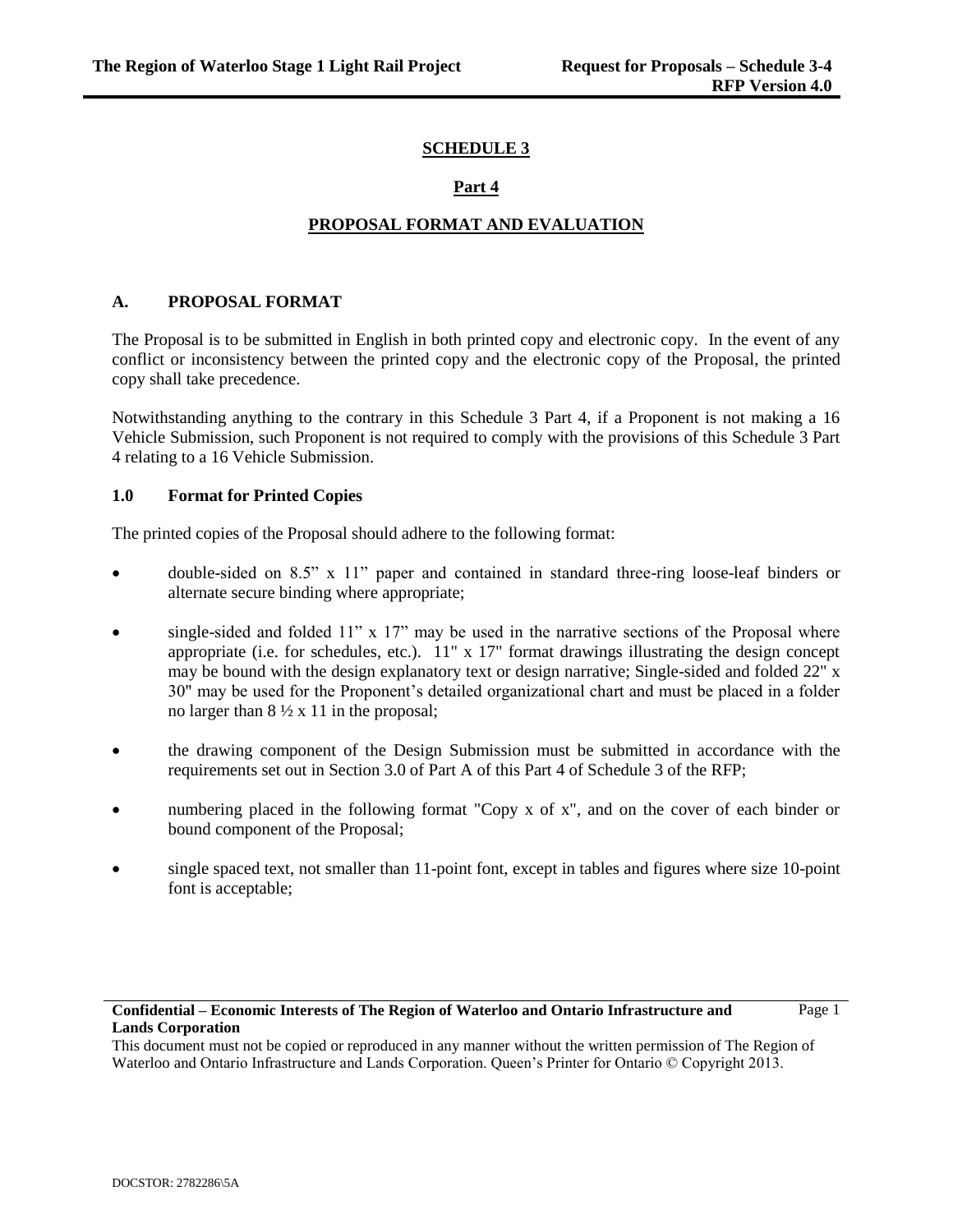Page 2

- sequentially numbered pages in each section of each package, with a numbering system that includes the section number and the page number, such that loose sheets may be easily re-inserted into the correct place;
- table of contents for each package that includes page numbers, exhibits, tables, attachments and appendices; and
- the Proponent is to limit each component of the Proposal to the maximum number of pages indicated in Parts 1, 2 or 3 of Schedule 3 to the RFP, as applicable.

The Region reserves the right to exclude pages and/or sections from the Proposal that do not meet the above-noted requirements.

## **2.0 Format for Electronic Copies**

The electronic copies of the Proposal should adhere to the following format:

- CD/DVDs or sets of CD/DVDs (if applicable) or clearly marked USB format "memory" sticks should be provided in PDF format;
- CD/DVDs or sets of CD/DVDs (if applicable) or clearly marked USB format "memory" sticks should be provided in a file format that can be edited (if applicable);
- the name of the Project, the name of the Proponent and the numbering of the CD/DVD set (if applicable) or USB format "memory" sticks (as applicable) should appear on the case of each CD/DVD or USB format "memory" stick (as applicable) and on the CD/DVD or USB format "memory" stick (as applicable); and
- file formats that are required for specific components of the Proposal are to be included on the CD/DVDs or USB format "memory" sticks (as applicable) in the format indicated below:

| <b>File Format</b>                                                                                                                           | <b>Software Package</b>                      |  |
|----------------------------------------------------------------------------------------------------------------------------------------------|----------------------------------------------|--|
| <b>Text Documents</b>                                                                                                                        | Microsoft Word (Version 2003 or 2007XP)      |  |
| Spreadsheets                                                                                                                                 | Microsoft Excel (Version 2003 or 2007XP)     |  |
| <b>Works Schedule</b>                                                                                                                        | Primavera 6.0 – Critical Path Method Network |  |
| Traction Power Supply, Overhead Contact System,<br>Train Control, System, ITS, Communication<br>Systems, Track Alignment, Civil Works, OMSF, | Adobe PDF and AutoCAD                        |  |

## **Confidential – Economic Interests of The Region of Waterloo and Ontario Infrastructure and Lands Corporation**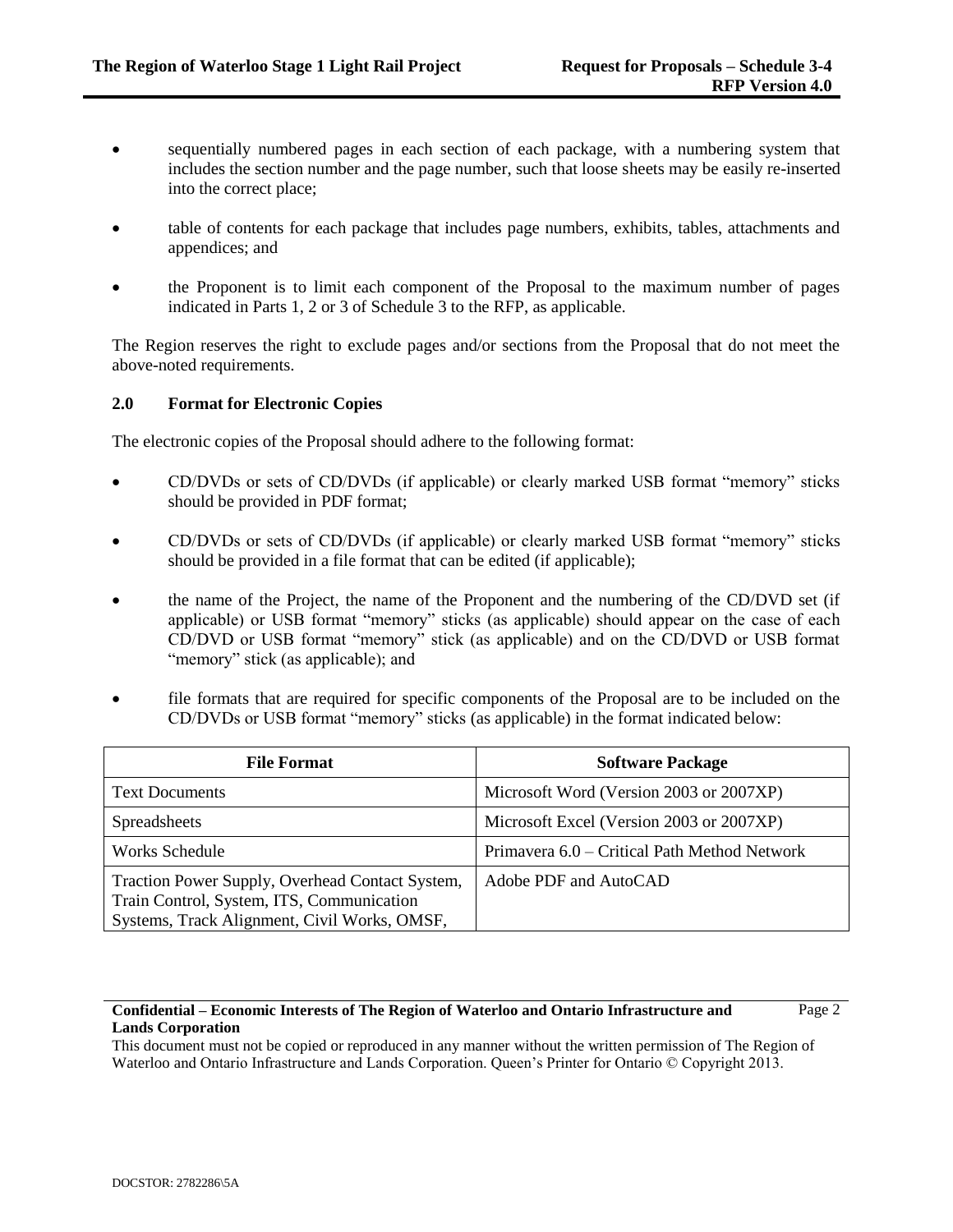Stations and Station Equipment, Construction, etc.

### **3.0 Number of Copies**

For printed copies, the Proponent is to submit:

- one (1) signed original marked "Original Copy" and four (4) copies of Package A –Proposal Submission Form (Schedule 4 to the RFP) and a Proponent Team Member Declaration and Certificate of Officer for each Proponent Team Member (Schedules 5 and 5A to the RFP);
- the following number and components of Package B Technical Submission, with the Technical Submission Information, and any Innovation Submissions (Technical) in separate packages:

| <b>Technical Submission Components</b><br>(references are to Parts/Sections of Schedule 3 to the RFP)                                                                                                                                     |    |
|-------------------------------------------------------------------------------------------------------------------------------------------------------------------------------------------------------------------------------------------|----|
| <b>Section 1.0 – Written Submission Requirements</b>                                                                                                                                                                                      |    |
| Written Submission Requirements (RFP Schedule 3, Part 1) for Project<br>Management, Civil Design, Systems Design, Construction, Maintenance and<br>Rehabilitation and Operations, (including Vehicle Incremental Changes<br>(Technical)). |    |
| To be provided in standard 3-ring loose-leaf binders together with the Design<br>Drawing Submissions (as defined in Section 2.0 below)                                                                                                    | 24 |
| <b>Section 2.0 – Drawing Submission Requirements</b>                                                                                                                                                                                      |    |
| Drawing Submission Requirements, including drawing scale, are specified in of RFP                                                                                                                                                         |    |
| Schedule 3, Part 1. All sets of reduced size (half size) drawings should be printed on<br>$11"$ x 17" paper, single sided                                                                                                                 |    |
| Civil General Drawings:                                                                                                                                                                                                                   | 1  |
| <b>Full Size</b><br>$\Omega$                                                                                                                                                                                                              | 12 |
| <b>Half Size</b><br>$\Omega$                                                                                                                                                                                                              |    |
| Civil – Existing Conditions:                                                                                                                                                                                                              | 1  |
| <b>Full Size</b><br>$\Omega$                                                                                                                                                                                                              | 12 |
| <b>Half Size</b><br>$\Omega$                                                                                                                                                                                                              |    |
| Civil - Alignment & OMSF Drawings:                                                                                                                                                                                                        | 1  |

## **Confidential – Economic Interests of The Region of Waterloo and Ontario Infrastructure and Lands Corporation**

Page 3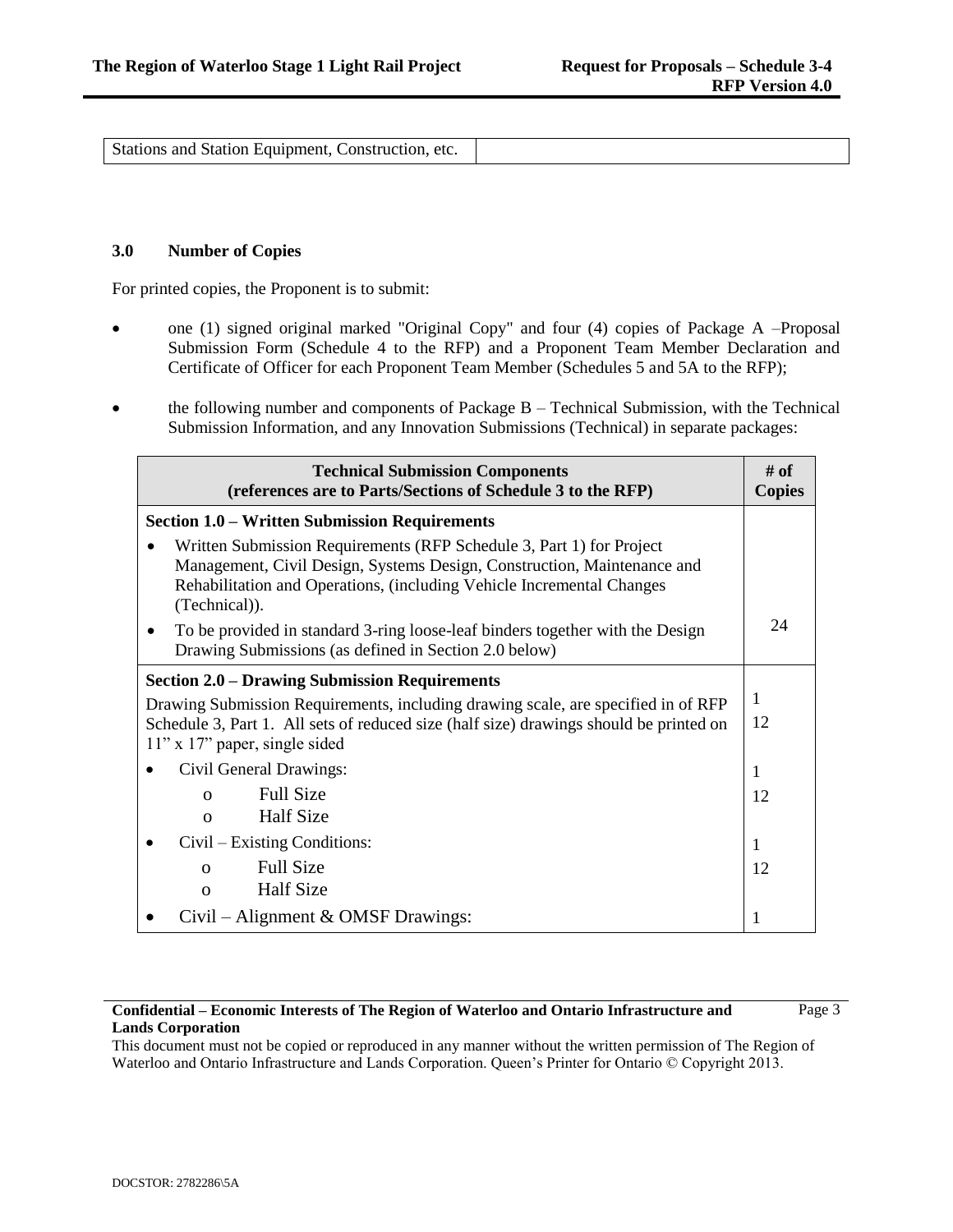| <b>Full Size</b><br>$\Omega$                                | 12 |
|-------------------------------------------------------------|----|
| <b>Half</b> Size<br>$\mathbf 0$                             |    |
| Architecture – LRT Stop Drawings                            |    |
| <b>Full Size</b><br>$\mathbf{O}$                            | 12 |
| <b>Half Size</b><br>$\Omega$                                |    |
| Architecture – ITS Block Drawings:                          |    |
| <b>Full Size</b><br>$\mathbf{O}$                            |    |
| <b>Half</b> Size<br>$\Omega$                                |    |
| Innovation Submissions (Technical) (RFP Schedule 3, Part 3) |    |

- one (1) original and eight (8) copies of Package C Financial Submissions organized as follows:
	- o the 14 Vehicle Financial Submission and the 16 Vehicle Financial Submission shall be in clearly labelled separate sub packages.
	- o each of the 14 Vehicle Financial Submission and the 16 Vehicle Financial Submission sub-packages, shall contain the applicable Price Submission Form (Schedule 6A or 6B), Separate Price Proposals, Financial Submission Information and Innovation Submissions (Financial) in separate sub-sub packages.
	- $\circ$  one (1) hard copy of the Financial Model relating to the 14 Vehicle initial fleet is to be submitted in the original 14 Vehicle Financial Submission sub-package. The Financial Model must include the spreadsheets provided in Schedule 6A of the RFP.
	- $\circ$  one (1) hard copy of the Financial Model relating to the 16 Vehicle initial fleet is to be submitted in the original sub-package containing the 16 Vehicle Financial Submission. The Financial Model must include the spreadsheets provided in Schedule 6B of the RFP.

For electronic copies, the Proponent is to submit:

In PDF Format:

- three (3) complete CDs or sets of CDs (if applicable) or USB format "memory" sticks containing **Packages A and B** in PDF format;
- three (3) complete CDs or sets of CDs (if applicable) or USB format "memory" sticks containing **Package C** in PDF format;

# **Confidential – Economic Interests of The Region of Waterloo and Ontario Infrastructure and Lands Corporation**

Page 4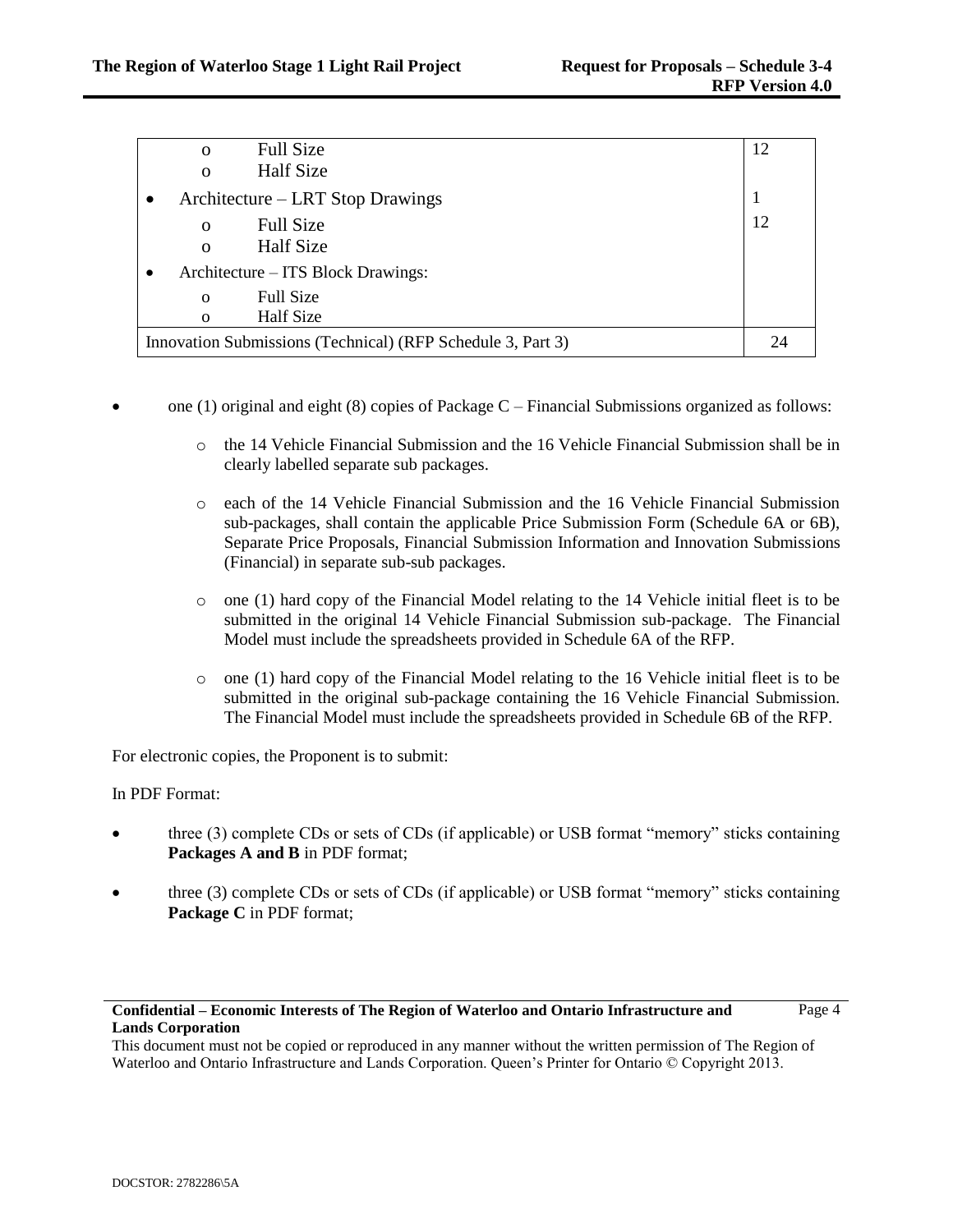In Editable Format:

- three (3) complete CDs or sets of CDs (if applicable) or USB format "memory" sticks containing **Package B** in a file format that can be edited; and
- three (3) complete CDs or sets of CDs (if applicable) or USB format "memory" sticks containing **Package C** in a file format that can be edited.

## **4.0 Packaging**

All boxes or other packages containing the Proposal should be clearly and legibly identified with labels to the Region of Waterloo procurement standards in the forms indicated below:

- Package A In the form set out as Attachment A to this Part 4 of Schedule 3 to the RFP.
- Package B In the form set out as Attachment B to this Part 4 of Schedule 3 to the RFP.
- Package C In the form set out as Attachment C to this Part 4 of Schedule 3 to the RFP.

## **B. PROPOSAL EVALUATION**

#### **1.0 General Organization of the Proposal**

To facilitate the review and evaluation of the Proposal by the Region, the Proponent must provide the information requested in the Submission Requirements under the same headings and numbers as used in the Submission Requirements.

If information is relevant to more than one heading or numbered section in the Submission Requirements, the Proponent should ensure that either the information is duplicated in each relevant section or that appropriate cross references are included to indicate where the information can be found in the Proposal. Otherwise, the Proponent assumes the risk that, in evaluating and scoring a particular Evaluation Category, relevant information found elsewhere in the Proposal may be overlooked by the Region.

The Proponent is encouraged, where possible, to use drawings, illustrations and diagrams to emphasize or explain a component of its Proposal.

#### **2.0 Evaluation Categories and Points**

The contents of the Proposal will be evaluated against the technical evaluation categories and the financial evaluation categories (collectively, the "**Evaluation Categories**") summarized in the table

#### **Confidential – Economic Interests of The Region of Waterloo and Ontario Infrastructure and Lands Corporation**

Page 5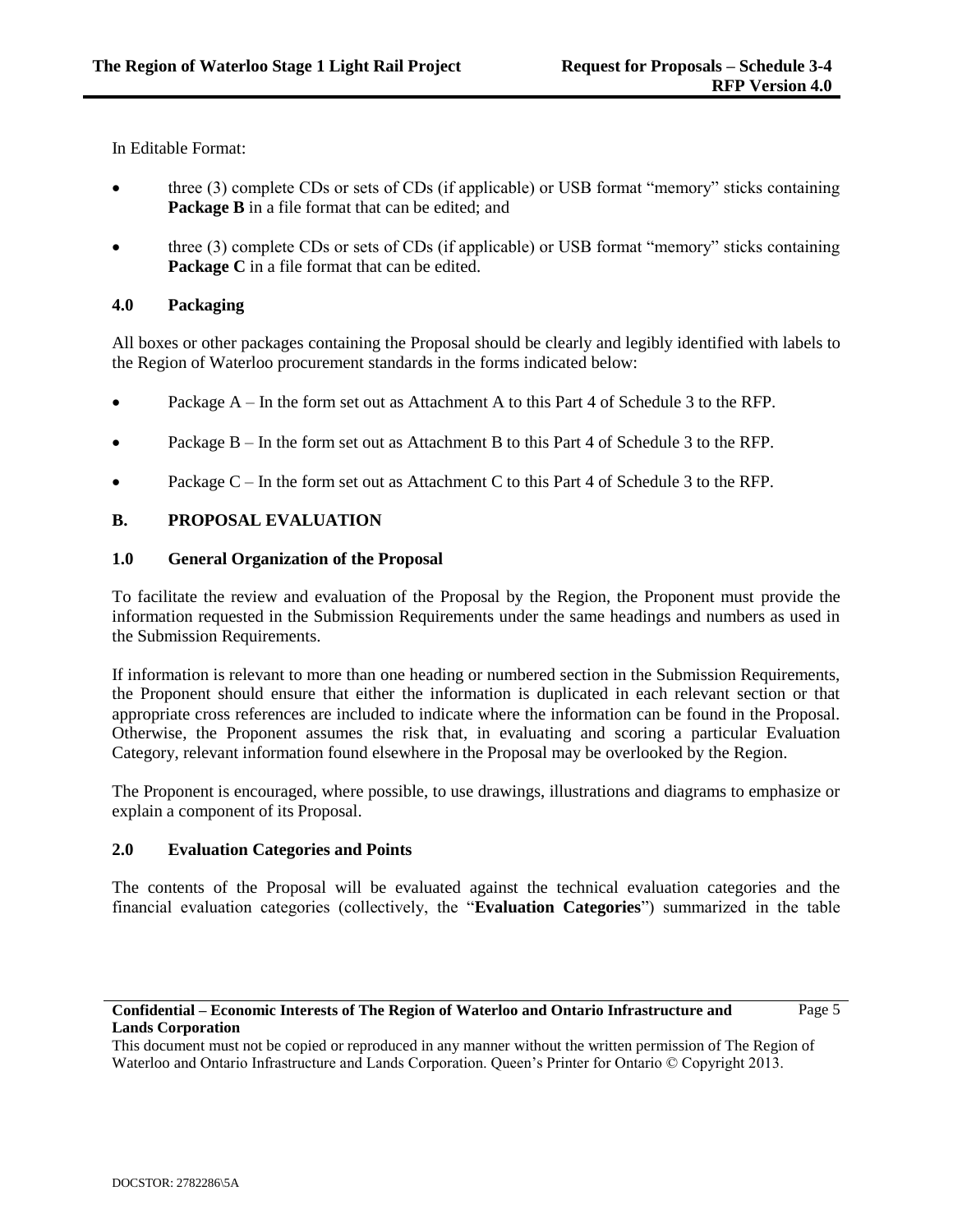below. The organization and structure of the Evaluation Categories generally correspond to the organization and structure of the Submission Requirements.

The evaluation and scoring process will award points in each Evaluation Category. As few as zero points will be awarded for each Evaluation Category in which the Proposal does not adequately satisfy the Submission Requirements. The maximum points available for each Evaluation Category are set out in the table below.

The Technical Submission is in addition to submissions made by the Proponent as part of the Design Consultation Process described in Schedule 2 to the RFP.

The Technical Submission will be evaluated based on how well it meets the mandatory requirements outlined in the Output Specifications and as identified in Part 1 of Schedule 3 – Technical Submission Requirements. The evaluation will comprise the categories identified in the table below. The Proponent's Technical Submission will also be evaluated on the clarity of communicated ideas and integration of the requirements outlined in the Output Specifications.

| <b>Evaluation Categories</b>                                    | <b>Maximum</b><br><b>Points</b> |
|-----------------------------------------------------------------|---------------------------------|
| <b>PROPOSAL SUBMISSION FORMS &amp;</b><br>$\mathbf{A}$ .        | <b>NOT SCORED</b>               |
| <b>DECLARATIONS</b><br><b>TECHNICAL SUBMISSION</b><br><b>B.</b> | 500                             |
| 1.<br><b>Project Management</b>                                 | 100                             |
| <b>Civil Design</b><br>2.                                       | 75                              |
| 3.<br><b>System Design</b>                                      | 75                              |
| <b>Construction</b><br>4.                                       | <b>100</b>                      |
| <b>Maintenance and Rehabilitation</b><br>5.                     | 75                              |
| 6.<br><b>Operations</b>                                         | 75                              |
| $\mathbf{C}$ .<br><b>FINANCIAL SUBMISSION</b>                   | 500                             |
| 1.<br><b>Net Present Value</b>                                  | 450                             |
| 2.<br><b>Quality of Proposed Financing</b>                      | 50                              |
| <b>MAXIMUM POINTS AVAILABLE</b>                                 | 1000                            |

### **Confidential – Economic Interests of The Region of Waterloo and Ontario Infrastructure and Lands Corporation**

Page 6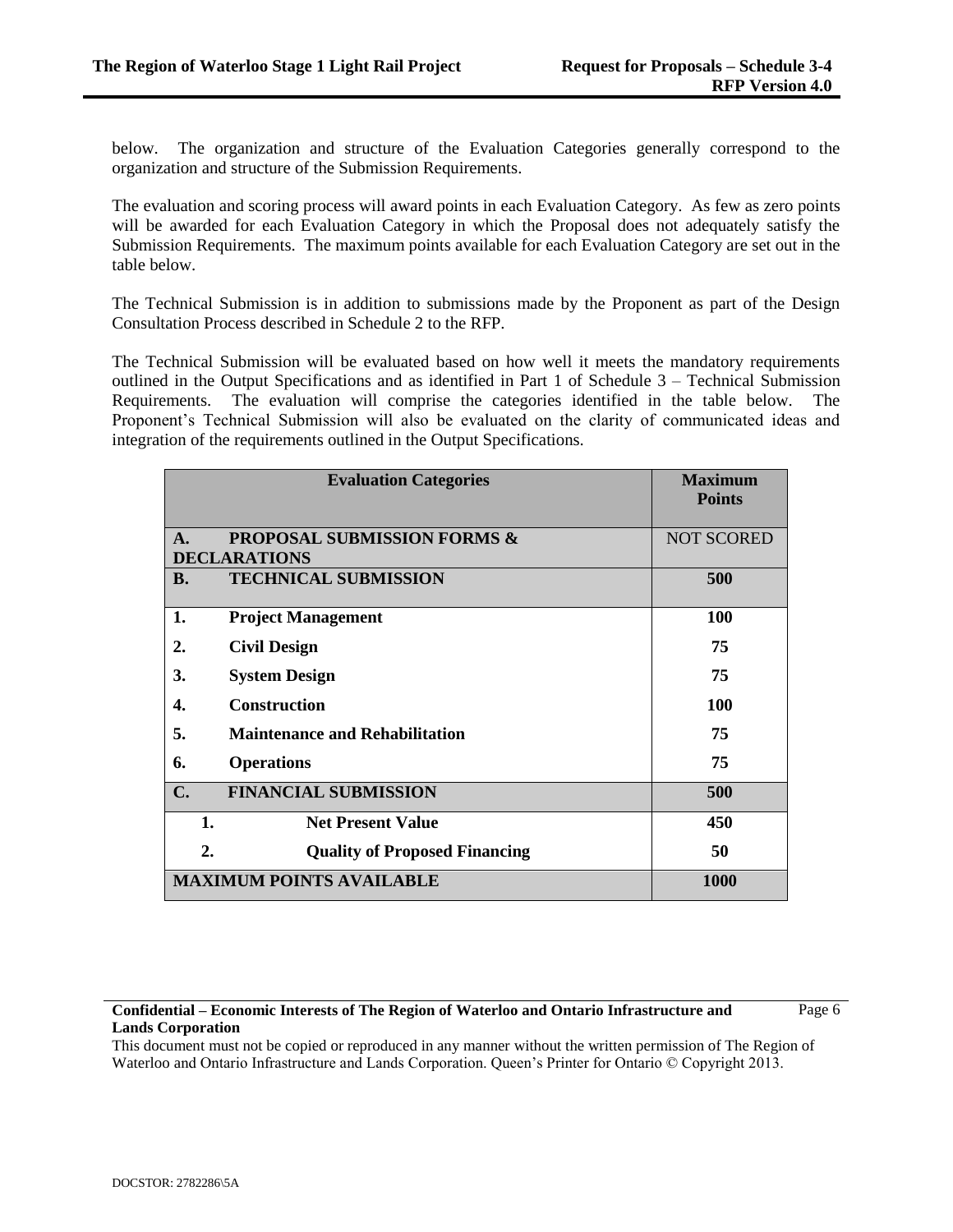The Proponent should carefully review the whole of the RFP, Project Agreement and Output Specifications for any submission requirements that may be identified in those documents but which may not be identified in this Part 4 of Schedule 3 of the RFP to ensure they do not omit any information that is requested elsewhere.

The Proponent should note the following applicable minimum scores:

 a minimum score of at least seventy percent (70%) of available points must be achieved for each component of the technical submission.

If a Proponent fails to achieve any one of the Project Management Plan Minimum Score, Civil Design Minimum Score, System Design Minimum Score, Construction Plan Minimum Score, Maintenance and Rehabilitation Minimum Score and Operations Plan Minimum Score, the Region may, in the Region's sole discretion, determine whether that Proponent's Proposal will continue to be considered in the RFP Process. In considering whether the Proponent's Proposal will continue to be considered in the RFP Process, the Region may take into account, among other matters, any one or more of the following: (i) the severity of the failure to achieve the applicable minimum score, (ii) the Proponent's total Technical Submission score, and (iii) whether multiple Proponents have failed to achieve a minimum score. For clarity, a Proponent's failure to achieve the Project Management Plan Minimum Score, Civil Design Minimum Score, System Design Minimum Score, Construction Plan Minimum Score, Maintenance and Rehabilitation Minimum Score and Operations Plan Minimum Score does not in itself constitute a failure to comply pursuant to RFP Section 6.4.1.

# **3.0 Further Information on Scoring of Financial Submission**

# **3.1 Net Present Value for Affordable Proposals**

For all Affordable Proposals, the Region will review and perform their own analysis of the financial model and NPV calculation provided by the Proponent. The lowest NPV will be awarded the maximum points available for NPV (450 points) and the Region will deduct thirty (30) points from the maximum points available for NPV (450 points) for every percentage point by which the Proponent's NPV exceeds the lowest NPV.

# **3.2 Net Present Value for Unaffordable Proposals**

In the event there is at least one Affordable Proposal, all Unaffordable Proposals will be given a zero for purposes of NPV evaluation. If all Proposal submitted by all Proponents are Unaffordable Proposals, then the Region may, at its sole discretion waive the Affordability Criteria and score and rank all Proposals, as outlined in Section 6.4.6(3) of the RFP.

## **Confidential – Economic Interests of The Region of Waterloo and Ontario Infrastructure and Lands Corporation**

Page 7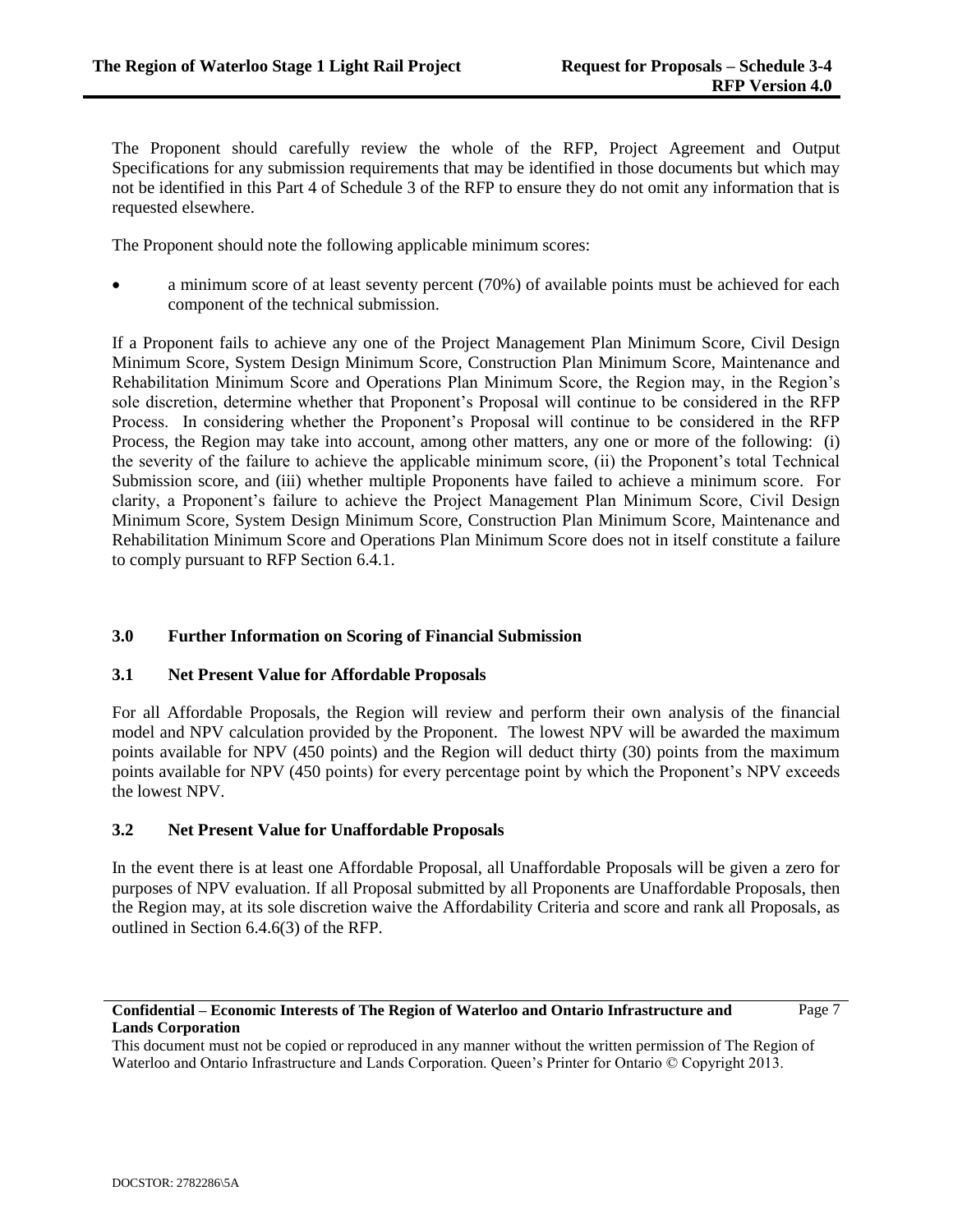# **3.3 Quality of Proposed Financing Plan**

The Proponent will receive a score related to the quality of its proposed financing plan of up to fifty (50) points. The evaluation of the proposed financing plan will be based on the following criteria:

- (a) The achievability and robustness of the financing plan proposed as evidenced by:
	- Quality and strength of the various investors;
	- Levels of commitments provided by all investors (including equity funds, lenders etc.);
	- Risks associated with the level of direct or indirect conditions that might contradict with or affect the existing Project Documents (such as the Lender's Direct Agreement);
	- Risks associated with achieving Financial Close due to the inclusion of any Material Adverse Change clauses (MAC) or flex conditions in the lending terms and strategies/plans proposed by the Proponents to eliminate and/or mitigate risks associated with such terms and conditions;
	- Plan to achieve Financial Close including, but not limited to, obtaining all necessary approvals required by investors and/or addressing condition precedent to Financial Close and/or obtaining more efficient financing prior to Financial Close; and
	- Strength and type of security provided by equity funders guaranteeing future injection.
- (b) The stability of the financing structure as evidenced by the level of involvement of various risk investors during the high risk periods of the concession term:
	- Tail on debt; and
	- Pattern of equity distribution over the life of the Project.
- (c) The stability of the financial model as evidenced by:
	- The level of volatility to changes in underlying interest rates (prior to Financial Close);

#### **Confidential – Economic Interests of The Region of Waterloo and Ontario Infrastructure and Lands Corporation** Page 8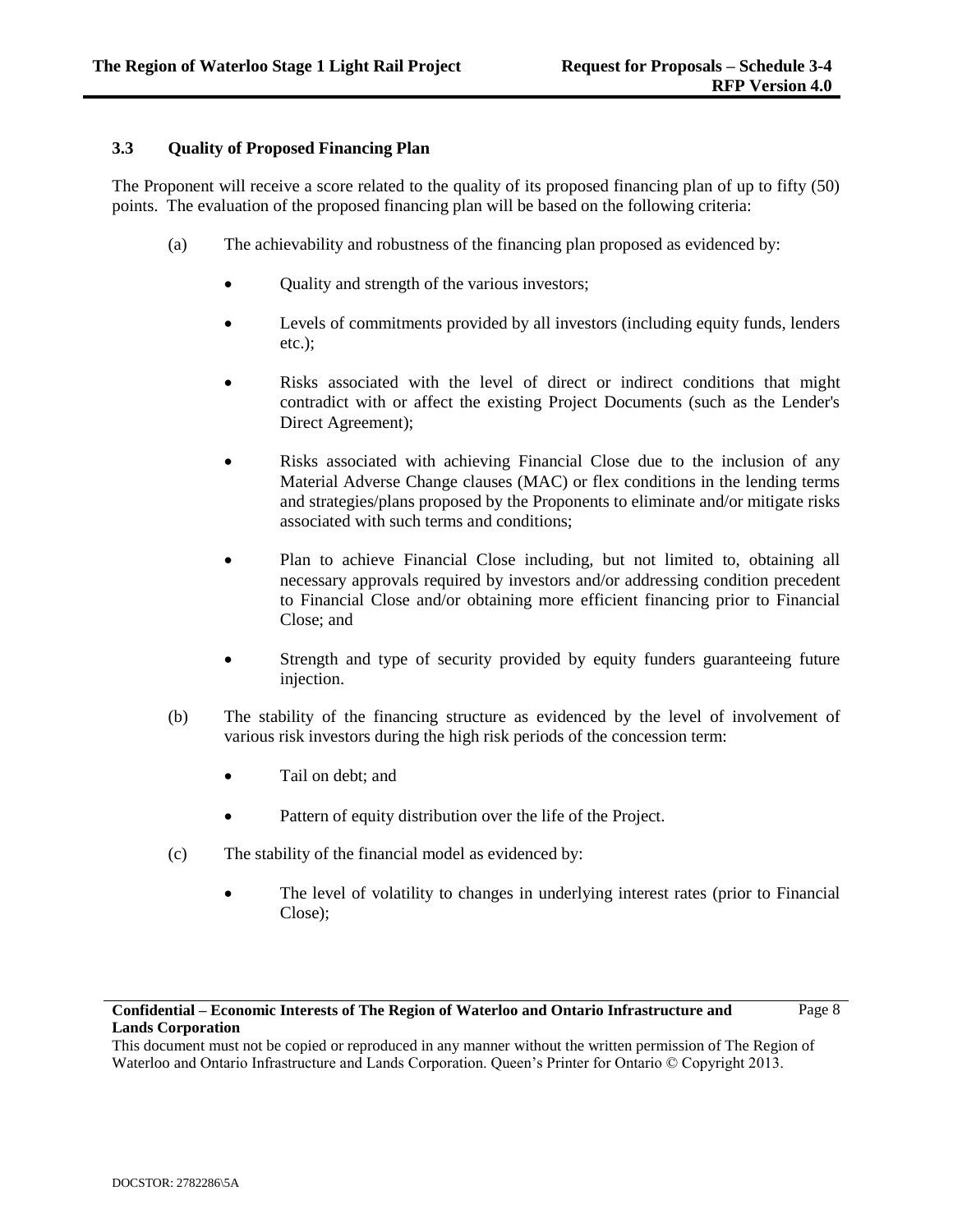- The reasonableness and volatility of the Indicative Credit Spreads Benchmark submitted by the Proponents and its consistency with the movement of the Credit Spreads at the First Credit Spread Lock-in Date and the Final Credit Spread Lock-in Date;
- The proportion of inflation indexed payments; and
- Make whole requirements in the event of pre-payment.

The Proponent should note that a minimum score of at least sixty percent (60%) of available points must be achieved for the quality of proposed financing plan category of the Financial Submission. Failure to achieve the minimum score for the quality of financing category under the Financial Submission may prevent the Proponent from becoming the Preferred Proponent or a Negotiations Proponent.

- (d) Conditions for automatic point deductions:
	- (i) Financing plans that incorporate a Mini-Perm Financing structure or will require a Refinancing before the end of the Expiry Date (the "**Mini-Perm Period**") will receive a deduction ranging from zero (0) points to twenty (20) points from the fifty (50) points available in this scored category to differentiate between various levels of risks and different characteristics that entail a mini-perm structure.
	- (ii) If a Proponent's financing plan passes additional financing risk to the Region in a way that is not expressly contemplated pursuant to this RFP, such as passing refinancing risk to the Region if the Proponent's financing plan includes a financing facility that is scheduled to be repaid in full within the Mini-Perm Period; then:
		- $\bullet$  the submission will automatically score zero (0) out of the possible fifty (50) points available in this scored category;
		- such financing plan shall be deemed to be compliant for the purposes of RFP Section 6.4.1; and
		- after consideration of the nature and magnitude of any risks to the Region of proceeding with the applicable Proponent's financing plan, the Region may, in its sole discretion,
			- 1. determine that such risks are unacceptable to the Region; and

Page 9

# **Confidential – Economic Interests of The Region of Waterloo and Ontario Infrastructure and Lands Corporation**